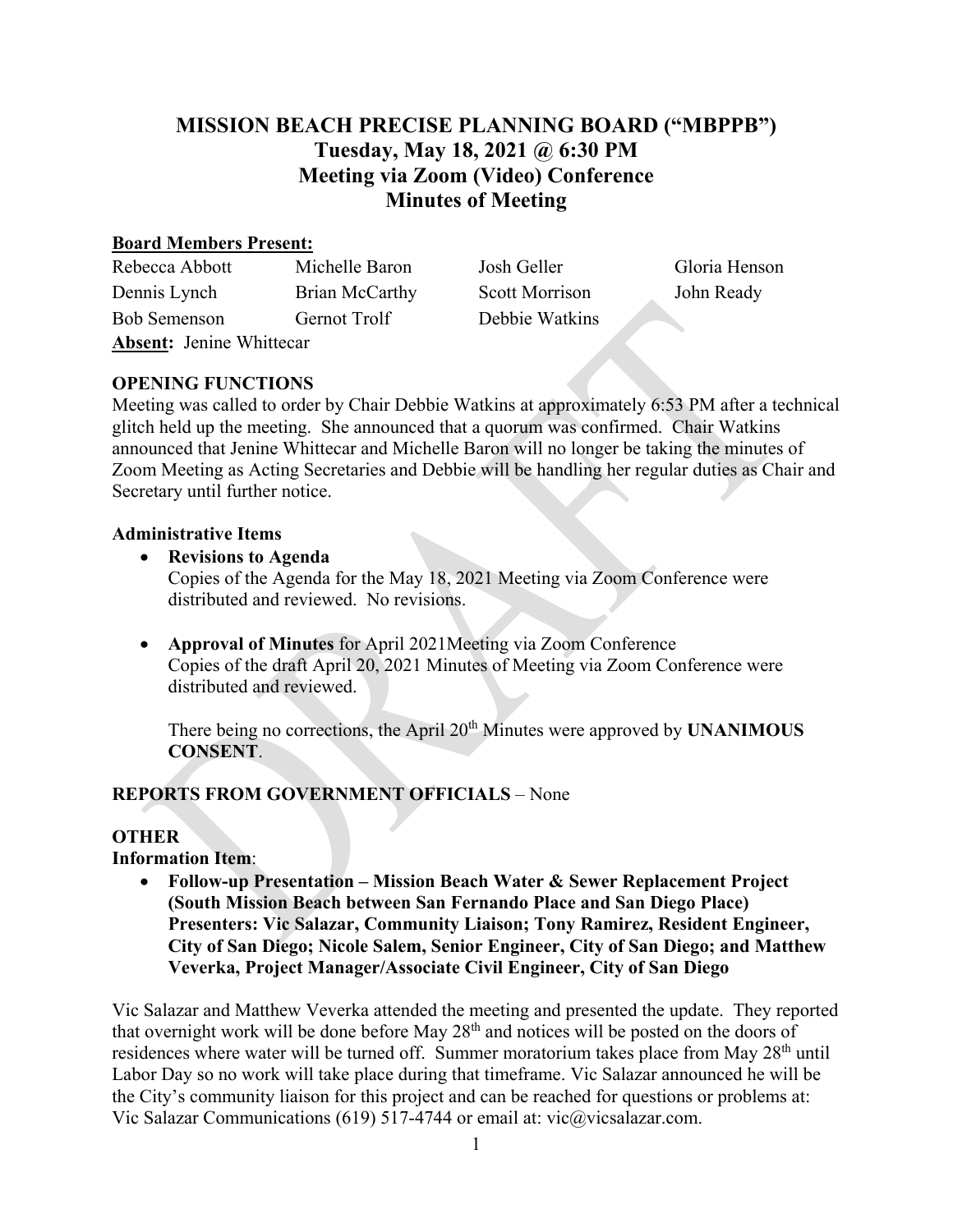**NON-AGENDA PUBLIC COMMENTS** (One minute per speaker for issues NOT on the Agenda and within the purview of the MBPPB subject to time and technological constraints.) None

# **BOARD COMMUNICATIONS**

#### • **Chair's Report**

Chair Watkins reminded the Board that nominations for 2021 Area Representatives and the March Election were put on hold until the Governor lifted his COVID Executive Order. She contacted those Area Representatives whose terms expired in March to let them know that just as the Board had done last year because of COVID, they were allowed to remain on the Board until the in-person election can be held, and they would be able to run again, if eligible. Area 5 Representative John ready was one of the Board members whose term expired in March of this year. John announced at last month's meeting that he is opting to step off the Board now for one year because his 9-year term expired as the bylaws allow. Chair reported that tonight will be John's last meeting as the Area 5 Representative. Area 4 Representative Brandon Soule is another member whose term expired in March. Brandon informed Chair Watkins that he no longer lives in Mission Beach so that makes him immediately ineligible to remain on the Board.

#### **Action Item:**

• **Fill vacancy in Area 4 (between the North side of El Carmel Place and the South side of San Jose Place) with Rob Brown by Board vote** 

Chair discussed the need to maintain a certain number of board members until the election can be held. She stated she asked Rob Brown if he would be interested in stepping up to fill the vacancy in Area 4 and be the Acting Secretary since he had experience as Secretary on the Mission Beach Town Council. Chair reminded the Board that Rob was on the ballot last year but had to withdrawal because he sold his home in Mission Beach. He expressed his interest in running again a few months back since he has returned to living in Mission Beach as a property owner in Area 4. Rob understands he will be required to run as an eligible nominee in Area 4 in the upcoming election. Rob and Board Members were given the opportunity to comment.

After further discussion, the following motion was duly made:

**MOTION #1 was made by Josh Geller and seconded by Gloria Henson TO FILL THE VACANCY IN AREA 4 with Rob Brown, who will assume the duties of Acting Secretary at the June 15, 2021 Meeting via Zoom Conference as discussed above. VOTE: For: 9 Against: 0 Abstain: 0 Motion passed**. [D. Lynch absent for vote.]

# **Information Items – Liaison Updates**

• **ANAC –** Debbie Watkins reported that on April 21, 2021, ANAC members voted to move forward to submit the two (2) nighttime departure procedures to the FAA for consideration as published procedures. She stated she voted against this move because the two proposed procedures will not mitigate airplane noise over Mission Beach. The proposed procedures will be posted on the FAA's IFP Information Gateway.